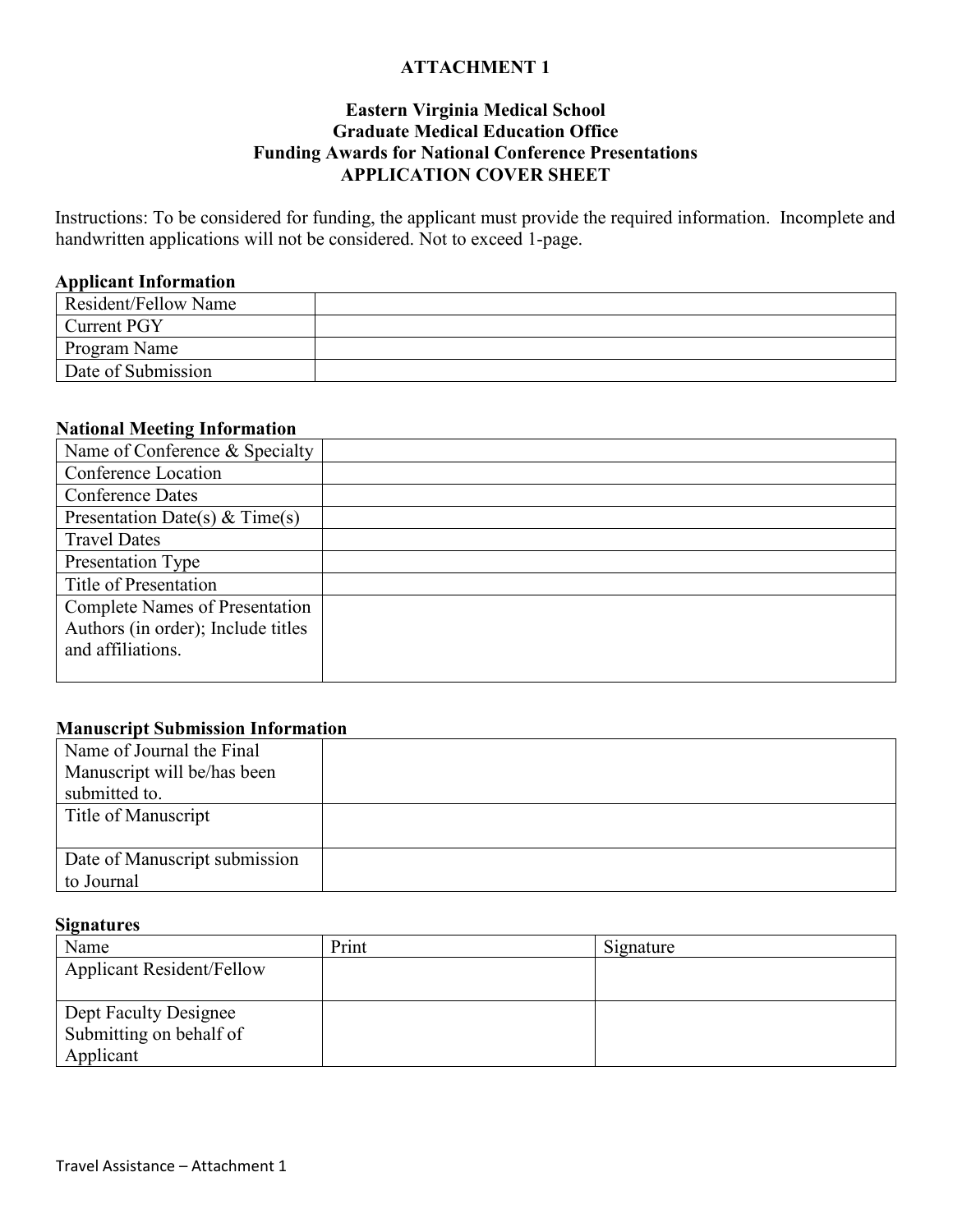# **Eastern Virginia Medical School Graduate Medical Education Office Funding Awards for National Conference Presentations Application Check-List**

| Check-<br>Off | Item#          | <b>Description</b>                                                                                                                                                                                                      |
|---------------|----------------|-------------------------------------------------------------------------------------------------------------------------------------------------------------------------------------------------------------------------|
|               | $\mathbf{1}$   | Completed and Signed Application Cover Sheet                                                                                                                                                                            |
|               | $\overline{2}$ | Completed and Signed Application Checklist                                                                                                                                                                              |
|               | 3              | Travel Letter of Endorsement Attestation from Faculty                                                                                                                                                                   |
|               | $\overline{4}$ | Official Notification of Acceptance to Present at Conference (Copy of<br>official email or letter)                                                                                                                      |
|               | 5              | Copy of Presentation Abstract                                                                                                                                                                                           |
|               | 6              | <b>Travel Budget Request</b>                                                                                                                                                                                            |
|               | 7              | Outline or Draft of Manuscript                                                                                                                                                                                          |
|               | 8              | Final Draft of Manuscript with email confirmation of submission to<br>journal up to 3-months from the date of presentation.                                                                                             |
|               | 9              | Items #1 through #8 are scanned in this order as 1-PDF document. The<br>naming convention of the save document should reflect the following:<br>Last Name+First Name+Program+Month+Year<br>Example: JonesJohnDERM092021 |
|               | 10             | Application Package Submitted by the designated dept faculty on behalf of<br>the resident/fellow.                                                                                                                       |

Signature of Applicant Date

Signature of Designated Dept Faculty Date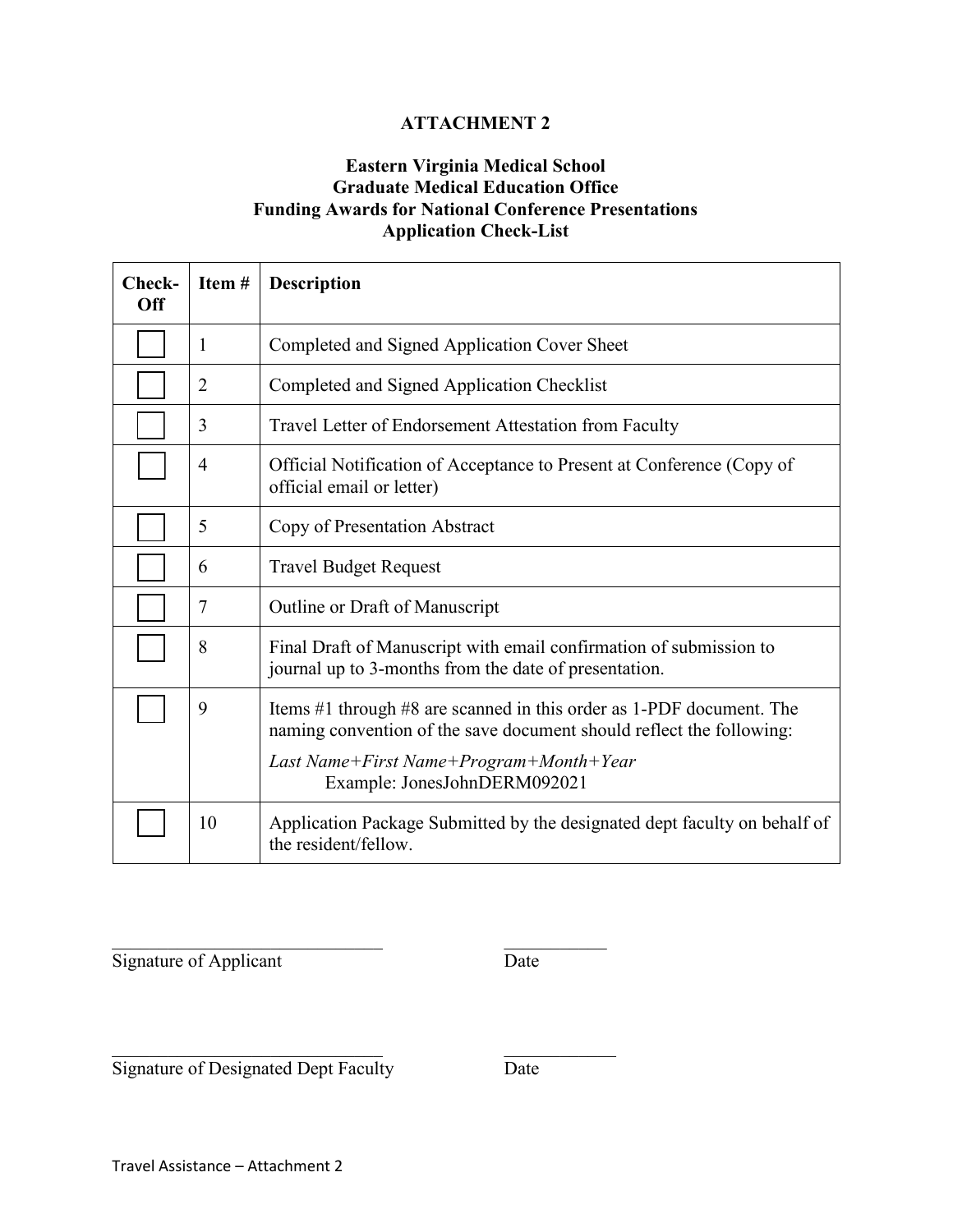## **Eastern Virginia Medical School Graduate Medical Education Office Funding Awards for National Conference Presentation Letter of Endorsement Attestation by Department Faculty**

I attest on behalf of our programs' GME Funding Review Committee that we support

Dr. \_\_\_\_\_\_\_\_\_\_\_\_\_\_\_\_\_\_\_\_\_\_\_\_\_\_ presenting at \_\_\_\_\_\_\_\_\_\_\_\_\_\_\_\_\_\_\_\_\_\_\_\_\_\_\_\_\_ located in  $\hspace{0.5cm}$  on  $\hspace{0.5cm}$  on  $\hspace{0.5cm}$ 

We will provide mentorship and support to Dr. \_\_\_\_\_\_\_\_\_\_\_\_\_\_\_\_\_\_\_\_\_\_\_\_\_\_\_\_\_\_\_\_ to develop and submit a manuscript to \_\_\_\_\_\_\_\_\_\_\_\_\_\_\_\_\_\_\_\_\_\_\_\_\_\_ by no later than

Dr. \_\_\_\_\_\_\_\_\_\_\_\_\_\_\_\_\_\_\_\_\_\_\_\_\_\_ will send a copy of the official confirmation of the submitted manuscript to the GME Office once notification is received.

I understand that failure to complete this process may jeopardize future funding of our trainees for GME awards.

| Print Name of Program                |  |
|--------------------------------------|--|
| Printed Name of Resident/Fellow      |  |
| Signature of Designated Dept Faculty |  |
| Date Signed                          |  |

 $\overline{\phantom{a}}$  , where  $\overline{\phantom{a}}$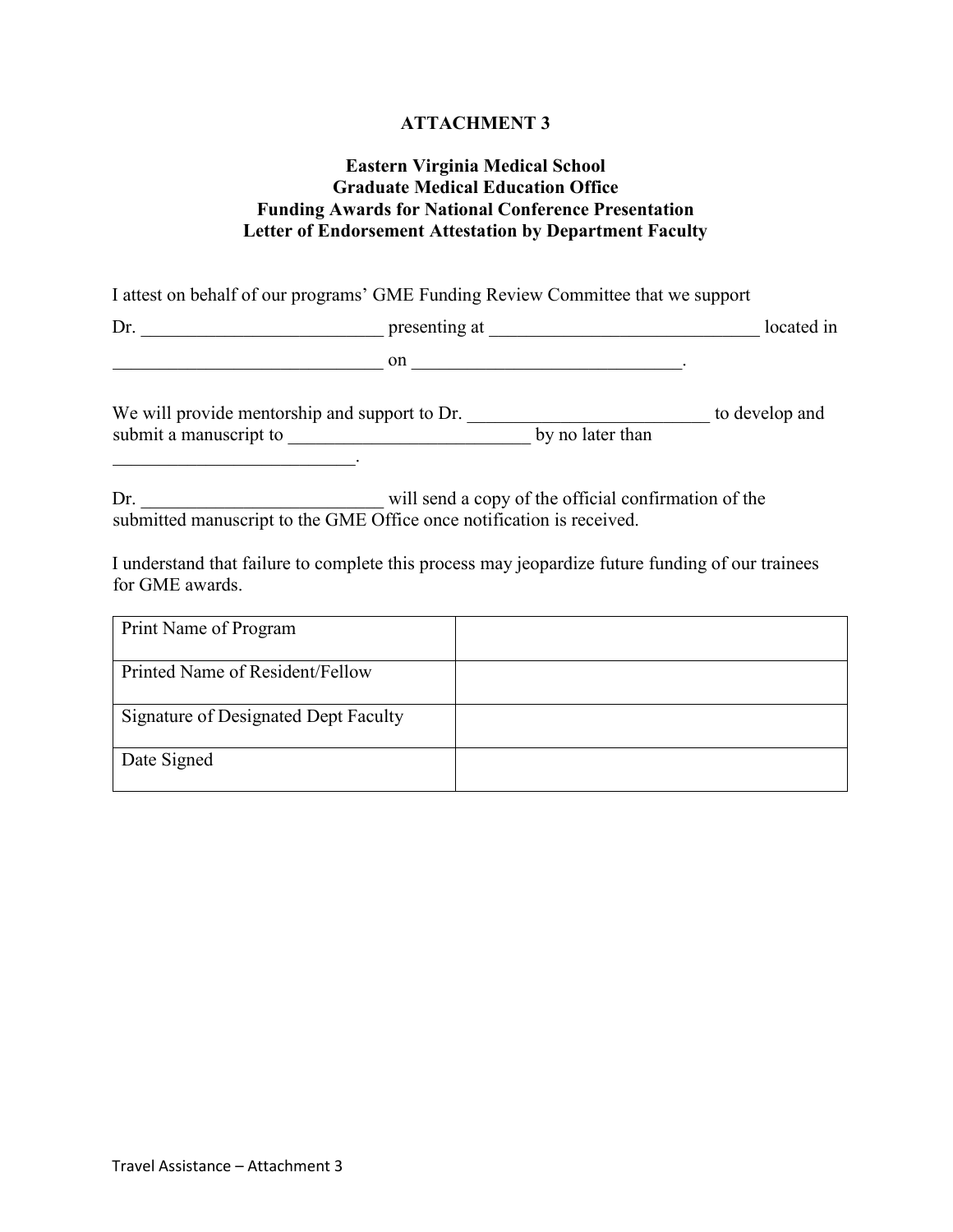# **Eastern Virginia Medical School Graduate Medical Education Office Funding Awards for National Conference Presentation Official Letter of Acceptance from Conference**

| Printed Name Program          |  |
|-------------------------------|--|
| Print Name of Resident/Fellow |  |

Insert a copy of the Official Letter of Acceptance Notification behind this page.

To insert a copy:

- 1. Save a copy of your Official Letter of Acceptance to a PDF.
- 2. Insert/Merge the two files, and reorder the pages so the Official Letter of Acceptance is right behind this page.

- *It is easiest to do these steps on a desktop or laptop device. Screens of mobile devices may not be large enough to follow these steps easily.*
- *If you do not have Adobe Acrobat installed on your device, you may access free Adobe Acrobat Utilities on the following website. While we offer these suggestions, you may use any software/utility you have access to or can find on the web.*
	- o *Merge PDF Files: <https://www.adobe.com/acrobat/online/merge-pdf.html>*
	- o *Convert Files to PDF: <https://www.adobe.com/acrobat/online/convert-pdf.html>*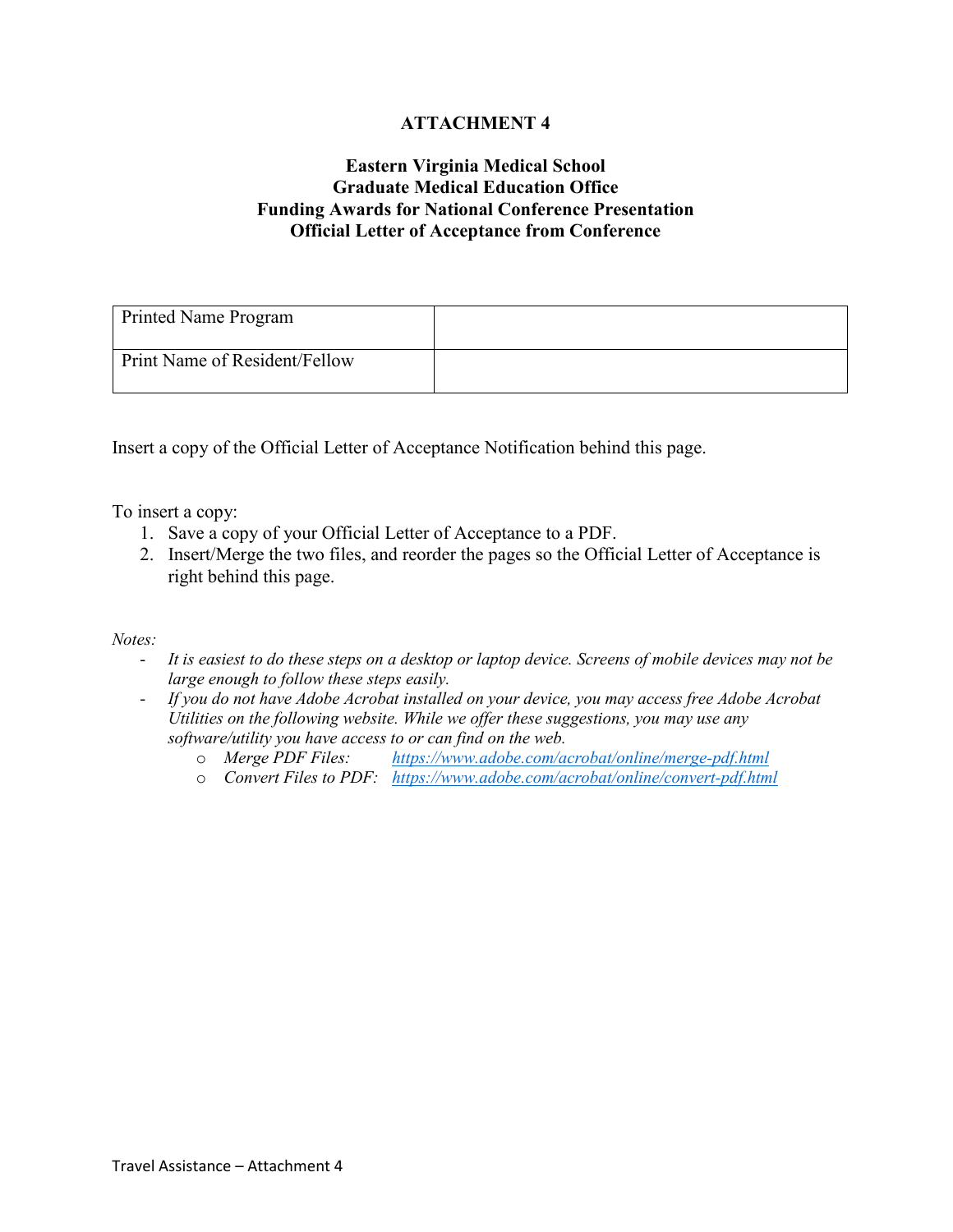# **Eastern Virginia Medical School Graduate Medical Education Office Funding Awards for National Conference Presentation Presentation Abstract**

| Print Name of Program         |  |
|-------------------------------|--|
| Print Name of Resident/Fellow |  |

Insert a copy of the Presentation Abstract behind this page.

To insert a copy:

- 1. Save a copy of your Presentation Abstract to a PDF.
- 2. Insert/Merge the two files, and reorder the pages so the Presentation Abstract is right behind this page.

- *It is easiest to do these steps on a desktop or laptop device. Screens of mobile devices may not be large enough to follow these steps easily.*
- *If you do not have Adobe Acrobat installed on your device, you may access free Adobe Acrobat Utilities on the following website. While we offer these suggestions, you may use any software/utility you have access to or can find on the web.*
	- o *Merge PDF Files: <https://www.adobe.com/acrobat/online/merge-pdf.html>*
	- o *Convert Files to PDF: <https://www.adobe.com/acrobat/online/convert-pdf.html>*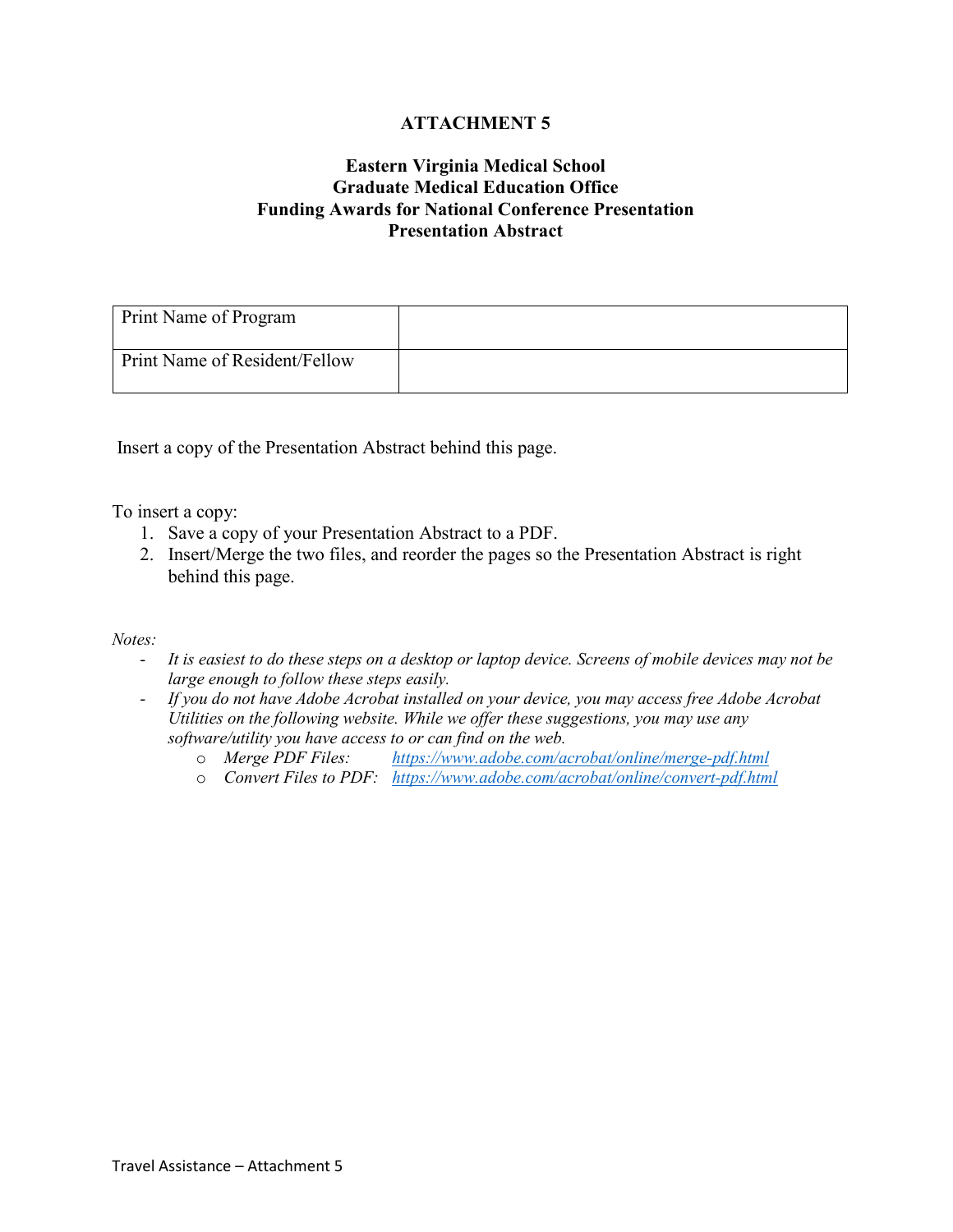# **Eastern Virginia Medical School Graduate Medical Education Office Funding Awards for National Conference Presentation Budget Request**

Instructions: List all required information associated with your budget request.

| Print Name of Program         |  |
|-------------------------------|--|
| Print Name of Resident/Fellow |  |

### Complete this section for **TRAVEL Assistance:**

| Airfare                                        |  |
|------------------------------------------------|--|
| Ground Transportation to and from airport only |  |
| <b>Conference Registration Fees</b>            |  |
| Accommodations (Hotel)                         |  |
| Meals / Per Diem                               |  |
| Other (please list):                           |  |
|                                                |  |
| Total Expense *Not to exceed \$2,000.00.       |  |

Insert a copy of the Signed Travel Voucher behind this page.

To insert a copy:

- 1. Save a copy of your Travel Voucher to a PDF.
- 2. Insert/Merge the two files, and reorder the pages so the Travel Voucher is right behind this page.

- *It is easiest to do these steps on a desktop or laptop device. Screens of mobile devices may not be large enough to follow these steps easily.*
- *If you do not have Adobe Acrobat installed on your device, you may access free Adobe Acrobat Utilities on the following website. While we offer these suggestions, you may use any software/utility you have access to or can find on the web.*
	- o *Merge PDF Files: <https://www.adobe.com/acrobat/online/merge-pdf.html>*
	- o *Convert Files to PDF: <https://www.adobe.com/acrobat/online/convert-pdf.html>*